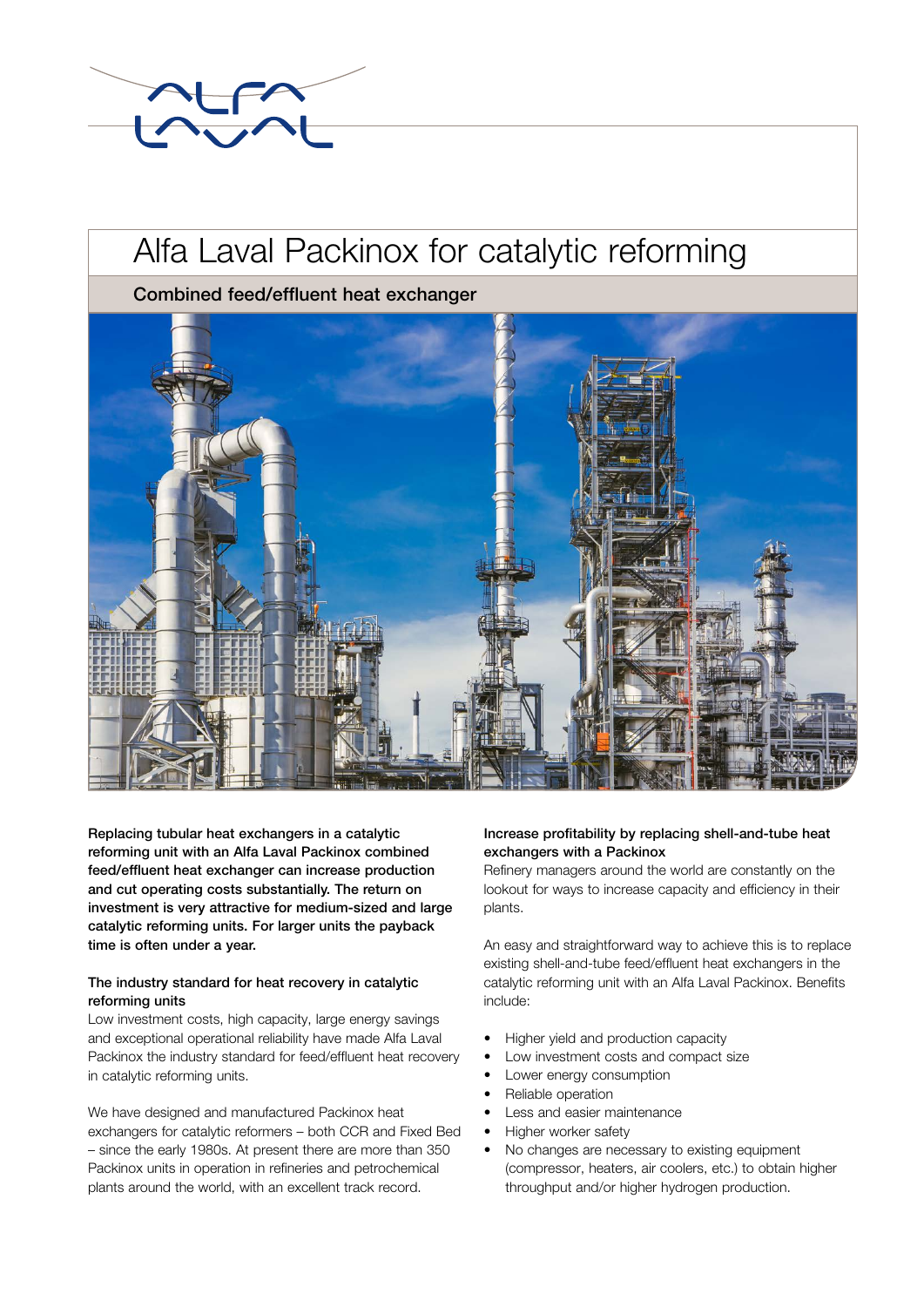

#### High yield thanks to a low pressure drop ...

Thanks to a very low pressure drop compared to shelland-tubes, Packinox heat exchangers make it possible to operate catalytic reformer units at a lower pressure and thereby increase the yield. The total, flange-to-flange pressure drop for both sides can be as low as 0.5 bar, compared to 1 bar for vertical and 6 bar for horizontal shell-and-tube heat exchangers.

#### ... and an optimum flow of recycle gas

A second factor that influences the yield is the liquid feed/ recycle gas ratio. To maximize the output, this ratio should be as high as possible, but it is critical that the flow of recycle gas is sufficiently high to lift all the droplets through the heat exchanger.

Alfa Laval's unique Lifting Controller software makes it easy to set the optimum flow rate of the recycle gas by continuously analysing operating data and clearly indicating the minimum value required to lift the liquid feed. This makes it easy to optimize operations over time and especially when conditions change, e.g. when switching feed stocks.

The design of a Packinox heat exchanger offers greater operating flexibility than a set of shell-and-tubes, and allows you operate it with a lower gas flow without compromising lifting, resulting in higher yield.

#### The easy way to increase capacity

If heater capacity is limiting production, the easiest way to resolve this bottleneck is to exchange existing shell-andtube heat exchangers for a Packinox.

Thanks to its outstanding heat-transfer efficiency, a Packinox heats the liquid feed/recycle gas mixture far more than a shell-and-tube. This reduces the load on the heaters and enables a higher production rate.

In some cases the improved heat recovery also makes it possible to switch the order of the first and second heaters in order to increase capacity even further.

#### Low investment costs

The high thermal efficiency means that Alfa Laval Packinox heat exchangers are very compact compared to shell-andtube units. One single Packinox can often replace multiple shell-and-tubes. This means costs for plot space, civil engineering, structures and piping are much lower when building a new plant.

In revamp projects where shell-and-tube heat exchangers are exchanged for a Packinox, there is no need to replace equipment such as compressors, heaters, etc. and existing structures can often be reused with minimal alterations.